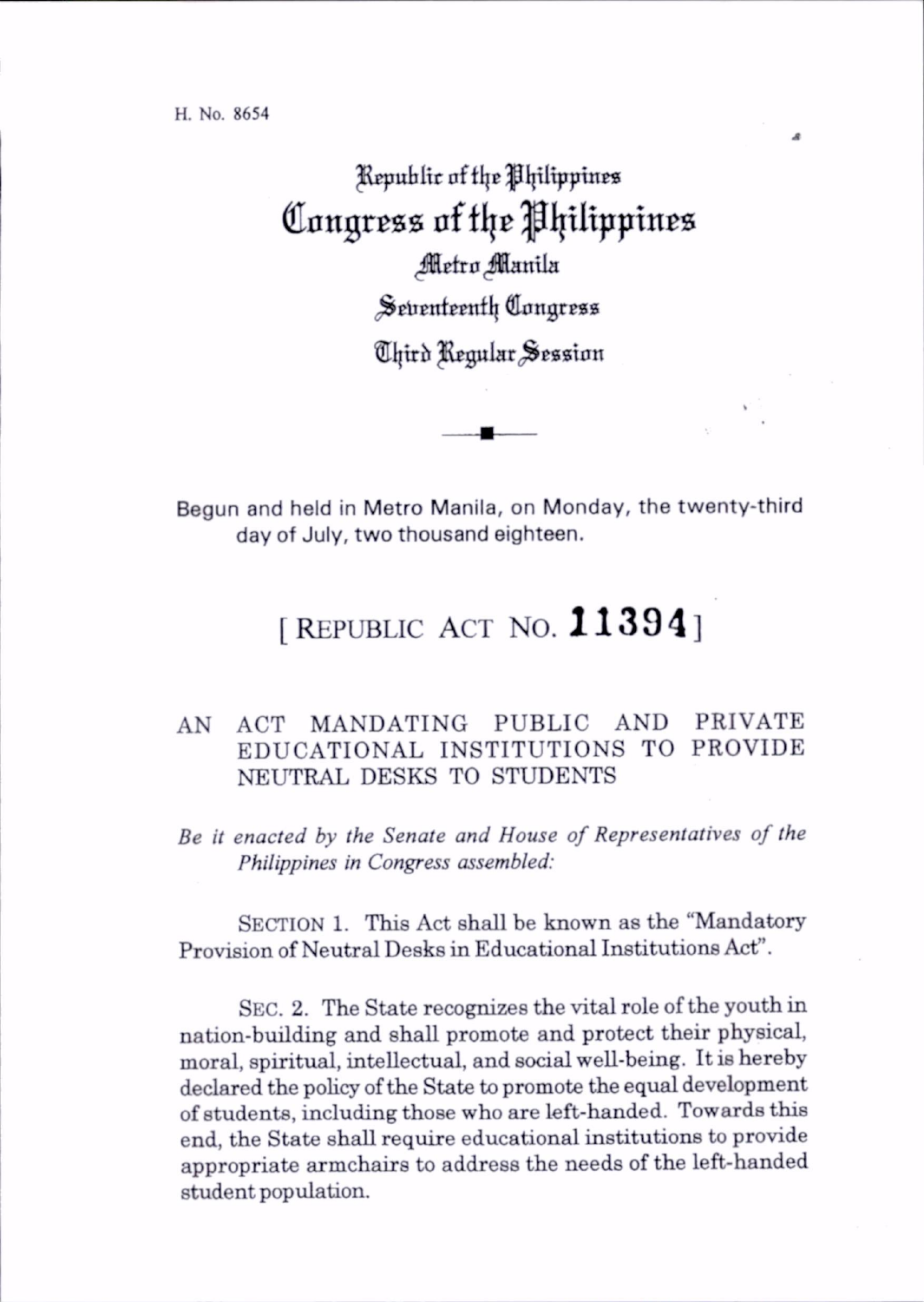Sec. 3. It shall be obligatory for all educational institutions, both public and private, that make use of armchairs in the classroom to provide neutral desks to all students.

Neutral desk shall mean a table or an armchair that is suitable for both right-handed and left-handed students.

These institutions shall provide neutral desks equivalent to ten percent (10%) of the student population within one (1) year from the effectivity of this Act. Henceforth, said institutions are mandated to provide neutral desks to all students.

Sec. 4. Within sixty (60) days from the approval of this Act, the Department of Education, the Commission on Higher Education, and the Technical Education and Skills Development Authority shall formulate the rules and regulations including the administrative penalties for noncomphance of the provisions of this Act.

SEQ 5. This Act shall take effect fifteen (15) days after its publication in the Official Gazette or in a newspaper of general circulation.

Approved,

VICENTE C. SOTTO III

President bf the Senate

GLORIA MACAPAGAL ARROYO Speaker of the House of Representatives